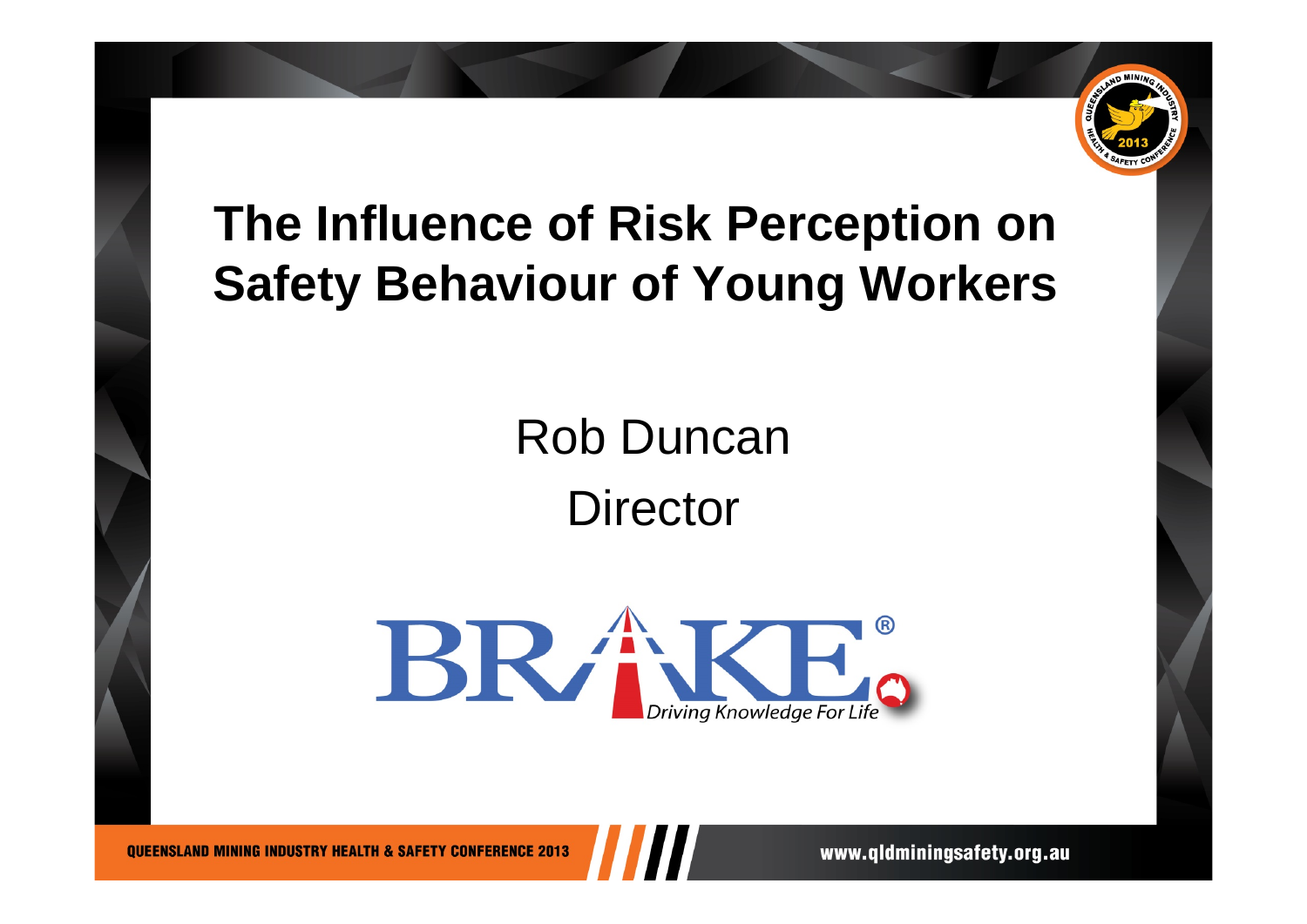

# The BRAKE story

- ¾ Each year in Australia, young drivers represent 12% of our population yet account for almost a quarter of road fatalities.
- ¾ BRAKE is an Australian charity that provides driver awareness training to senior high school students
- ¾We need a community of parents, carers, educators, peers and other key influencers to prepare teenagers before they get behind the wheel
- ¾ Our evidence-based program makes students better drivers and they receive a one point credit to the QCE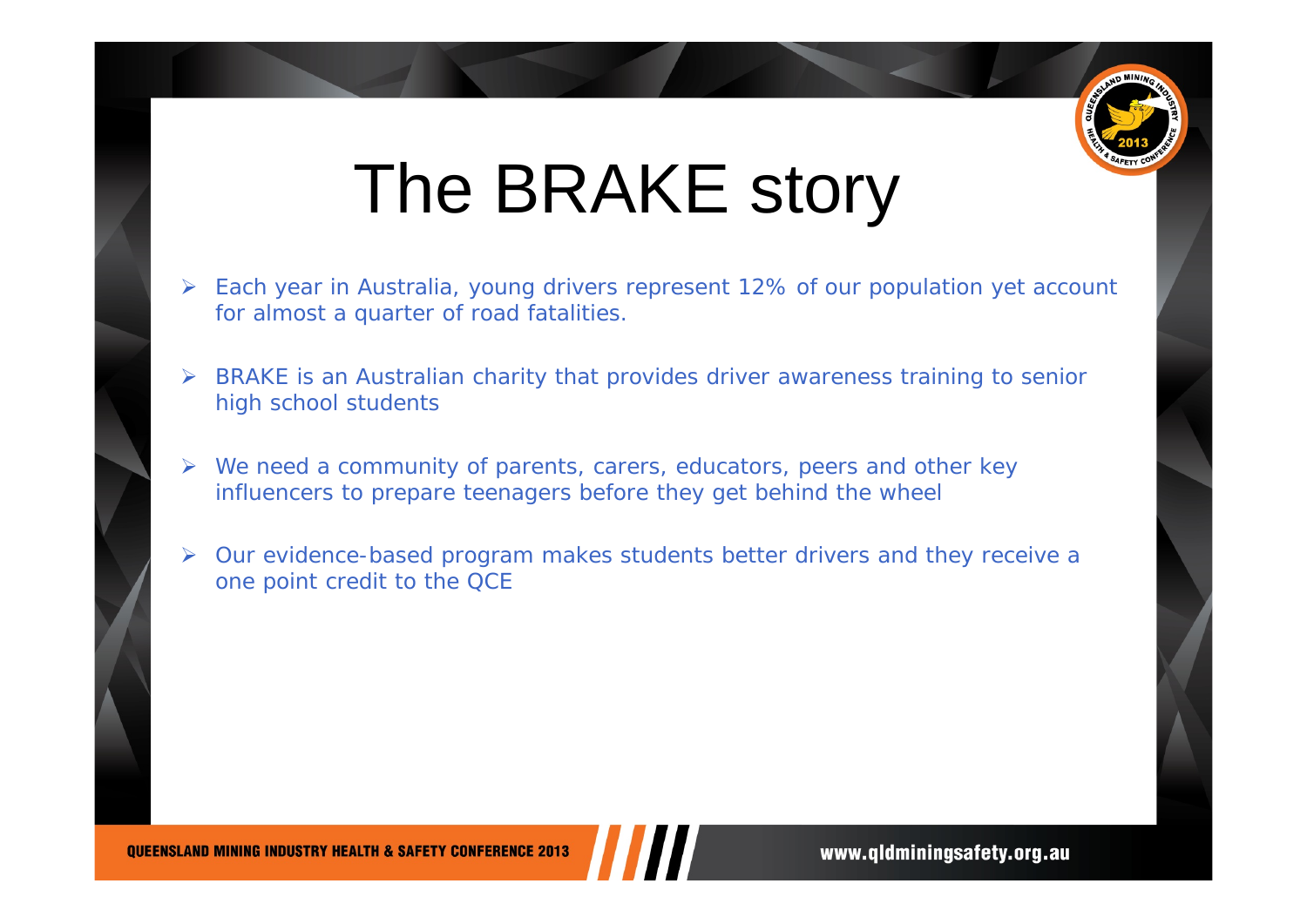

### What do young people and road safety have in common with workplace health and safety?

- $\triangleright$  Lost time due to injuries
- ¾Legislative, Ethical and Social responsibility
- ¾ Economic cost of death
- ¾ Assessing risk in hazardous environments
- ¾ A young worker's brain is still maturing; their risk perception is still developing
- ¾ Society may get a better result if we reinforce end-to-end messages from school to early engagement in the workforce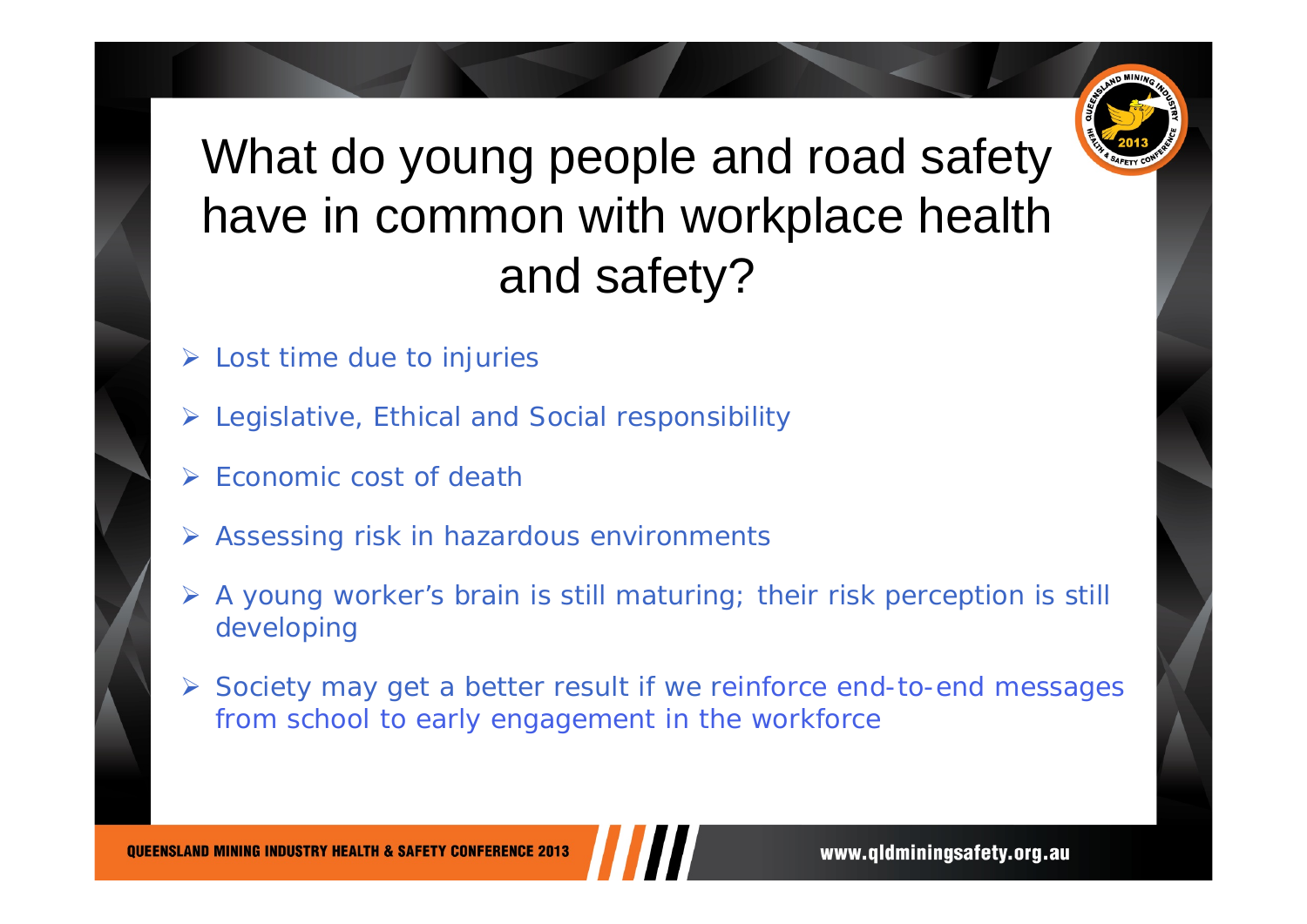

#### A young person's brain continues to develop up to about 25 years.

'When I was a boy of seventeen I could hardly stand to have the old man around. But when I got to be twenty-five, I was astonished at how much the old man had learned in eight years'

(Unknown)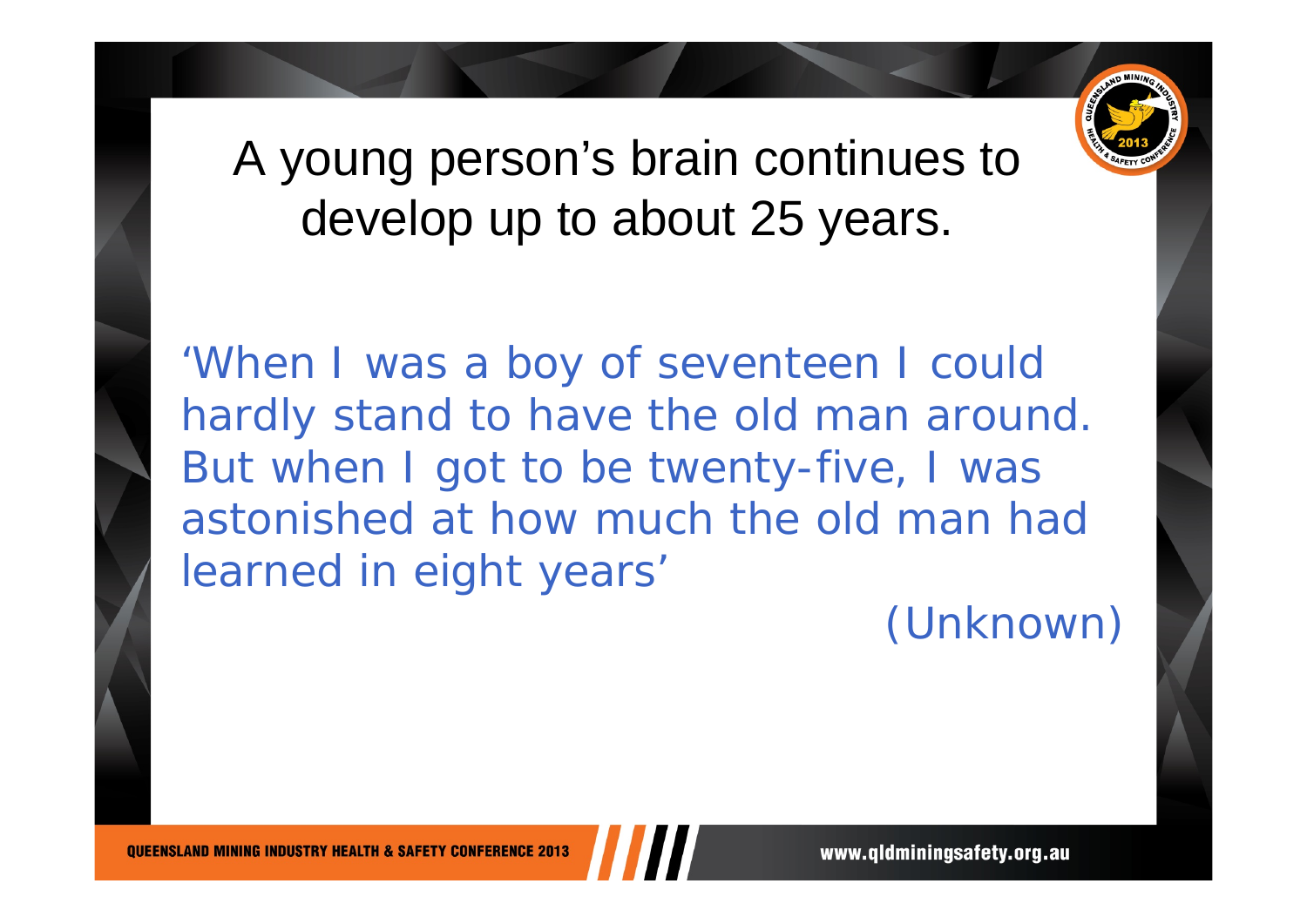

#### The One Constant – Health and Safety

- ¾ Health and safety reaches across all age groups and in various dimensions
- ¾ Safe at work, safe at home, safe at play
- ¾ Our young workers are more at risk
- ¾ Employers can get a better result by investing in education in advance of young people joining the workforce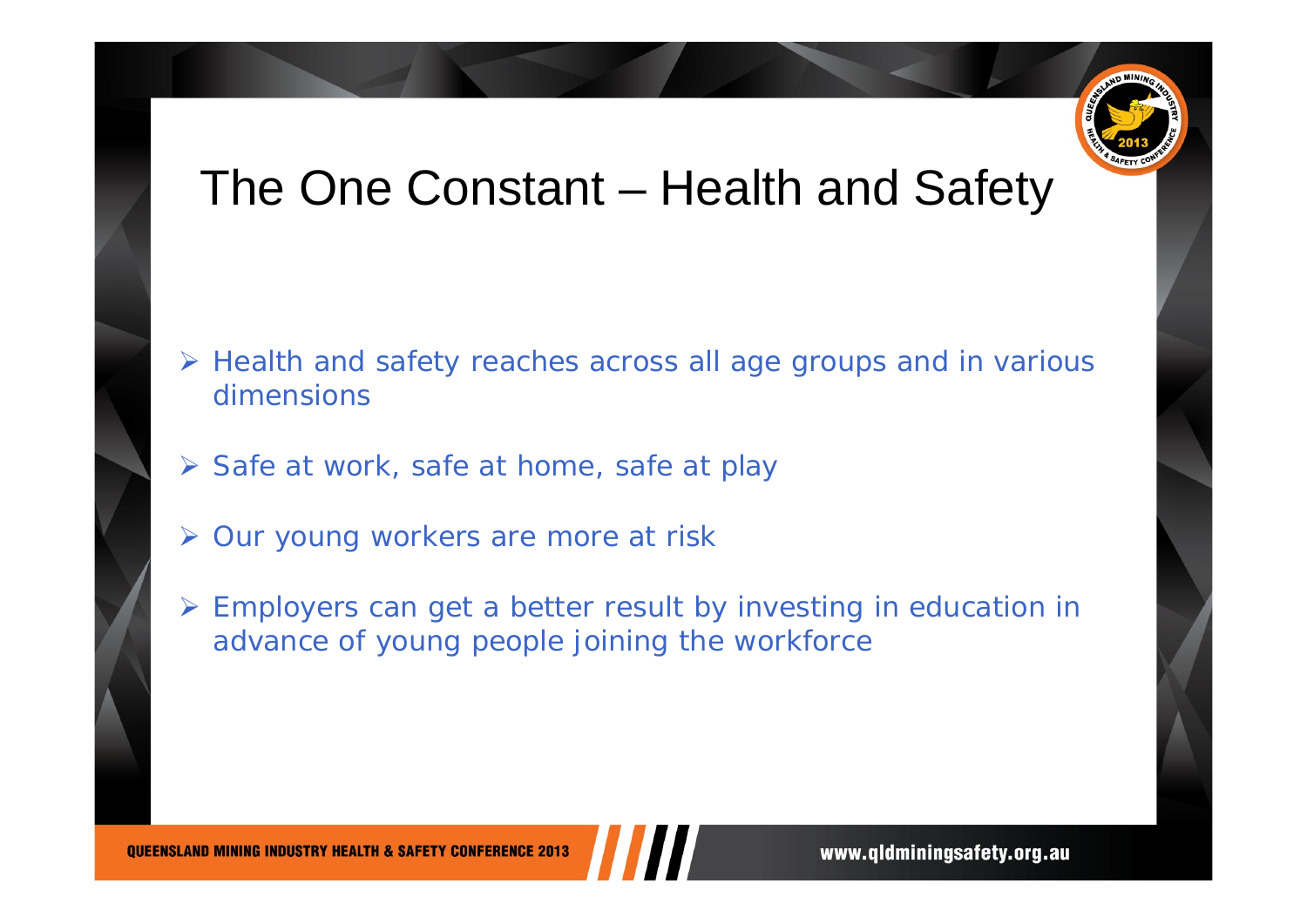

#### Young people need most help in learning how to remain safe on the roads.



www.gldminingsafety.org.au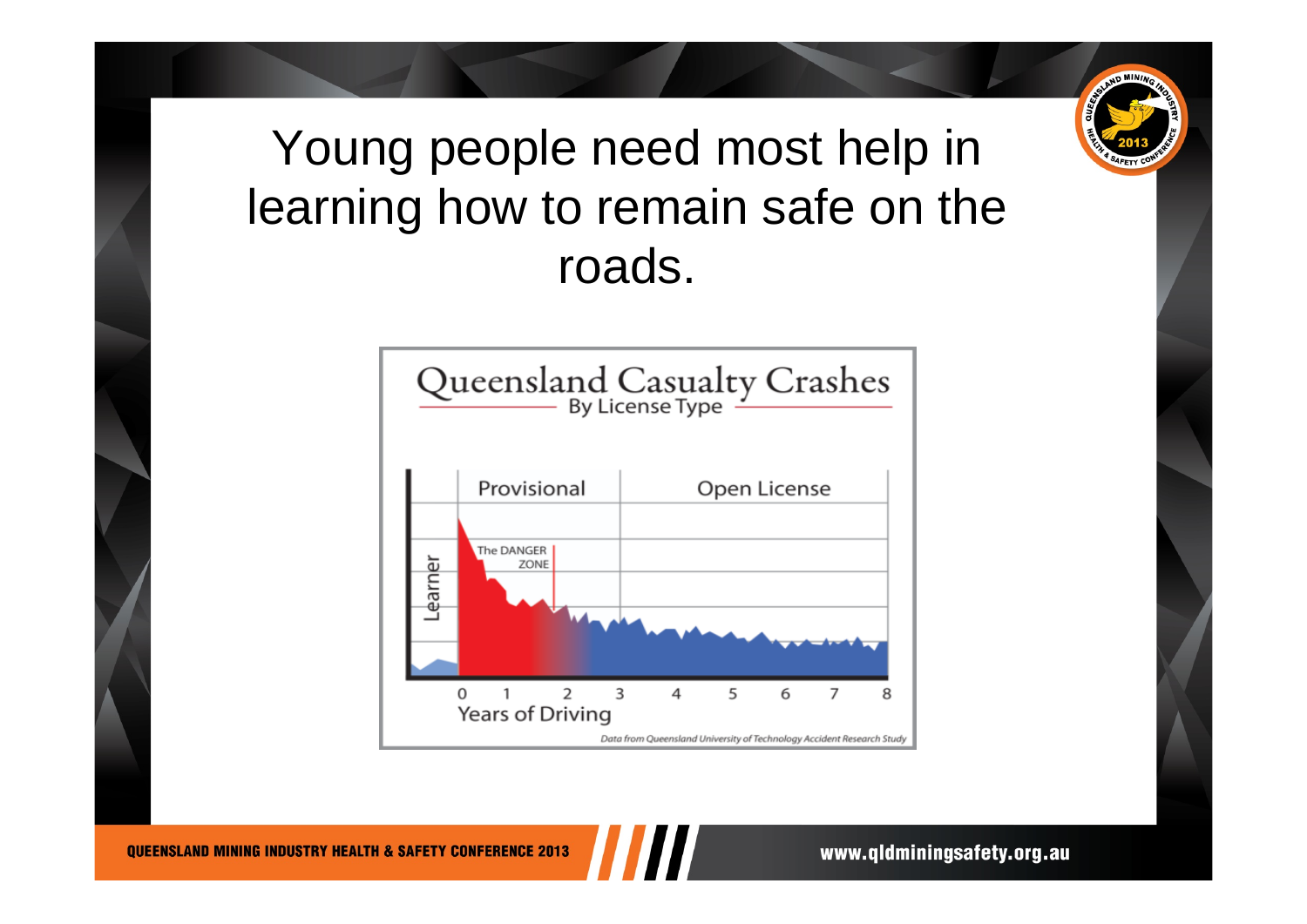

#### We have a better chance of changing the visible behaviours if we address the underlying values that drive them.



www.qldminingsafety.org.au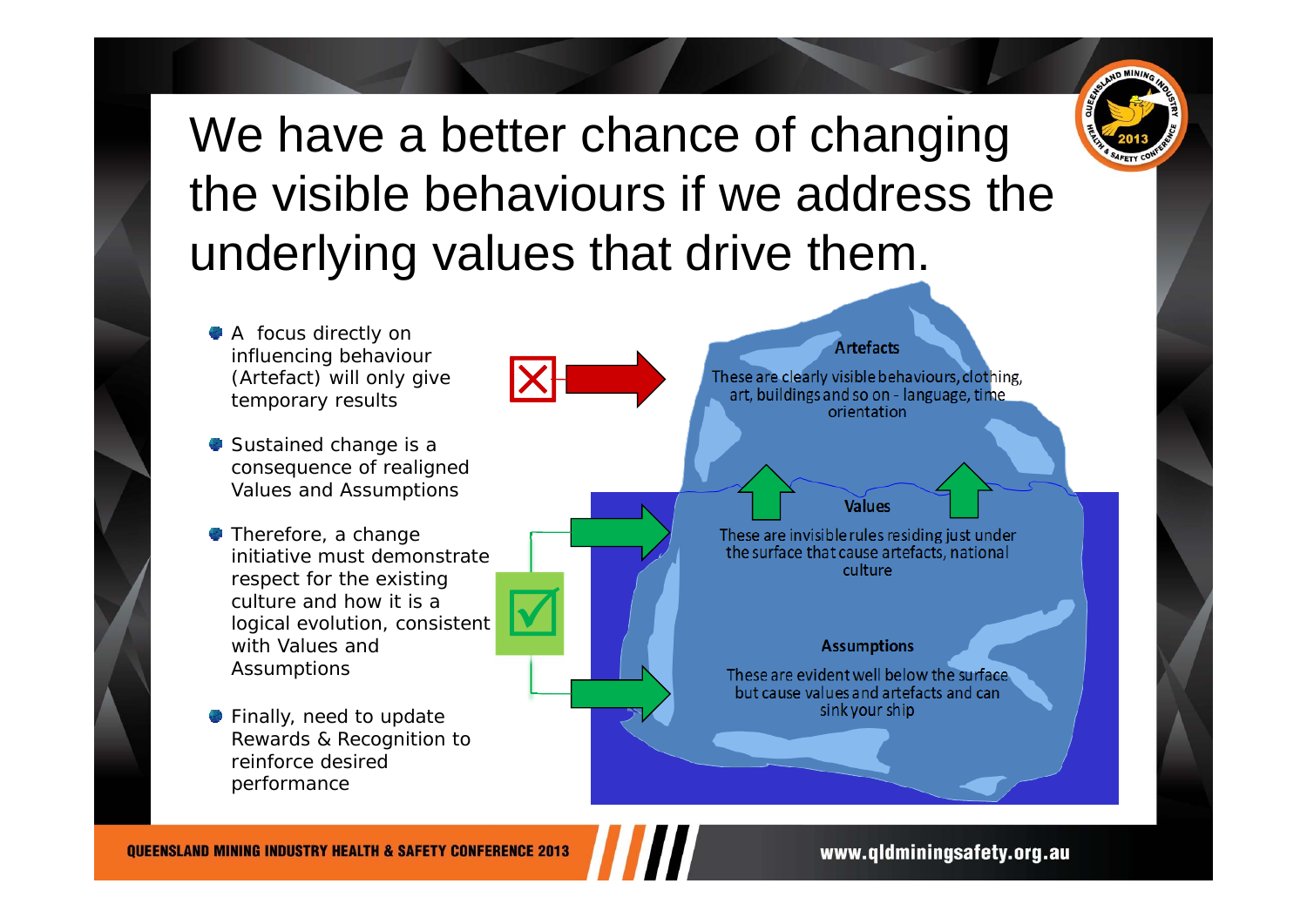

#### BRAKE provides tools and techniques to help young people manage risk.

- ¾ Provide the tools to help develop young peoples' risk based skills
- $\triangleright$  Support teachers to deliver the education
- ¾ Help parents and carers to support their children or wards

'It's not hard to make decisions when you know what your values are' *Roy Disney*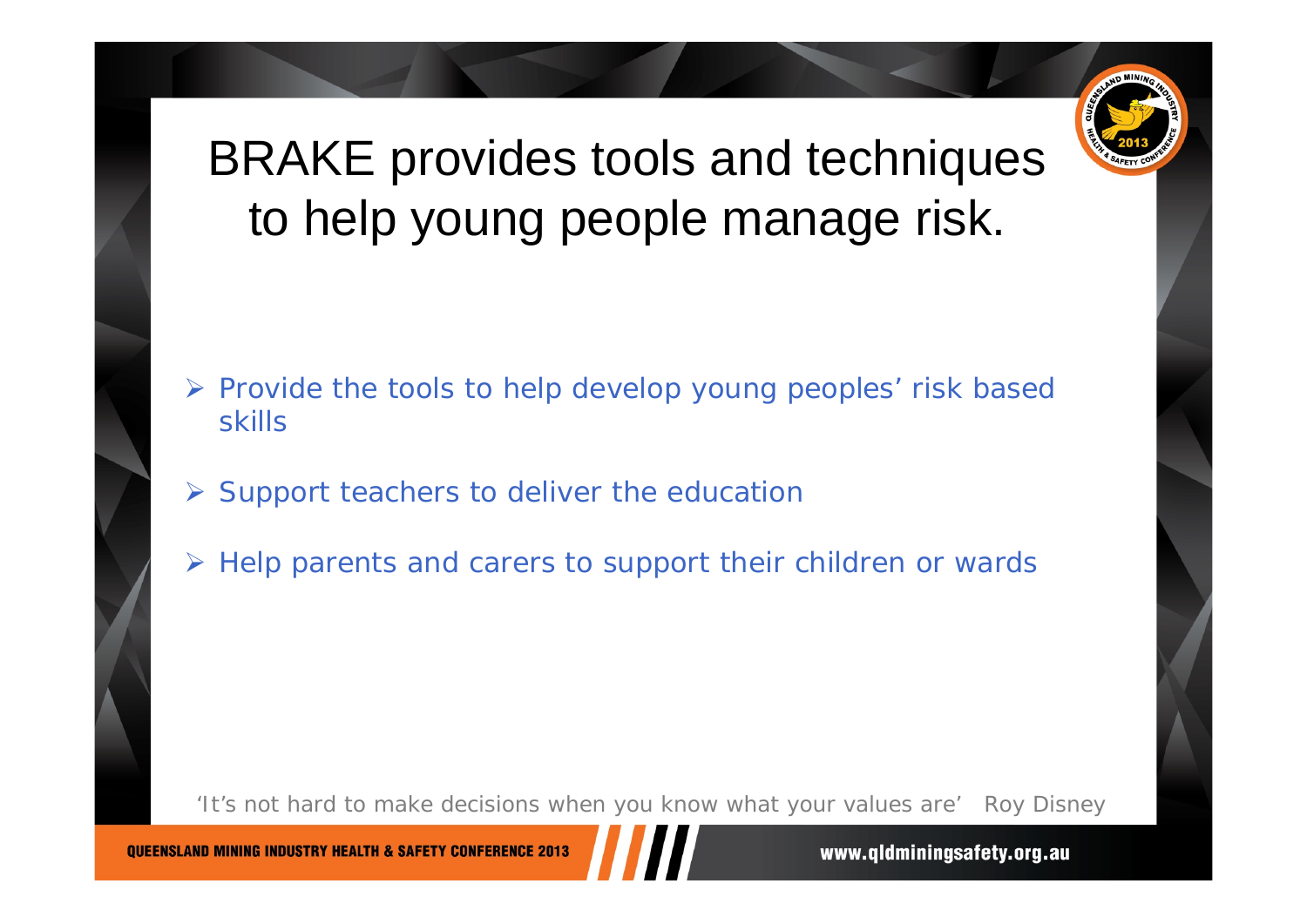

#### We designed our operating model to reach as many people as possible as economically as possible

- ¾ We provide an 8 module syllabus for teachers to deliver as part of the curriculum
- ¾ We invested in a central web engine to manage
	- **❖ Student enrolments**
	- ❖ School enrolments and QCE points
	- **❖ Teacher support**
	- Parent support
	- Community engagement
	- ❖ Sponsors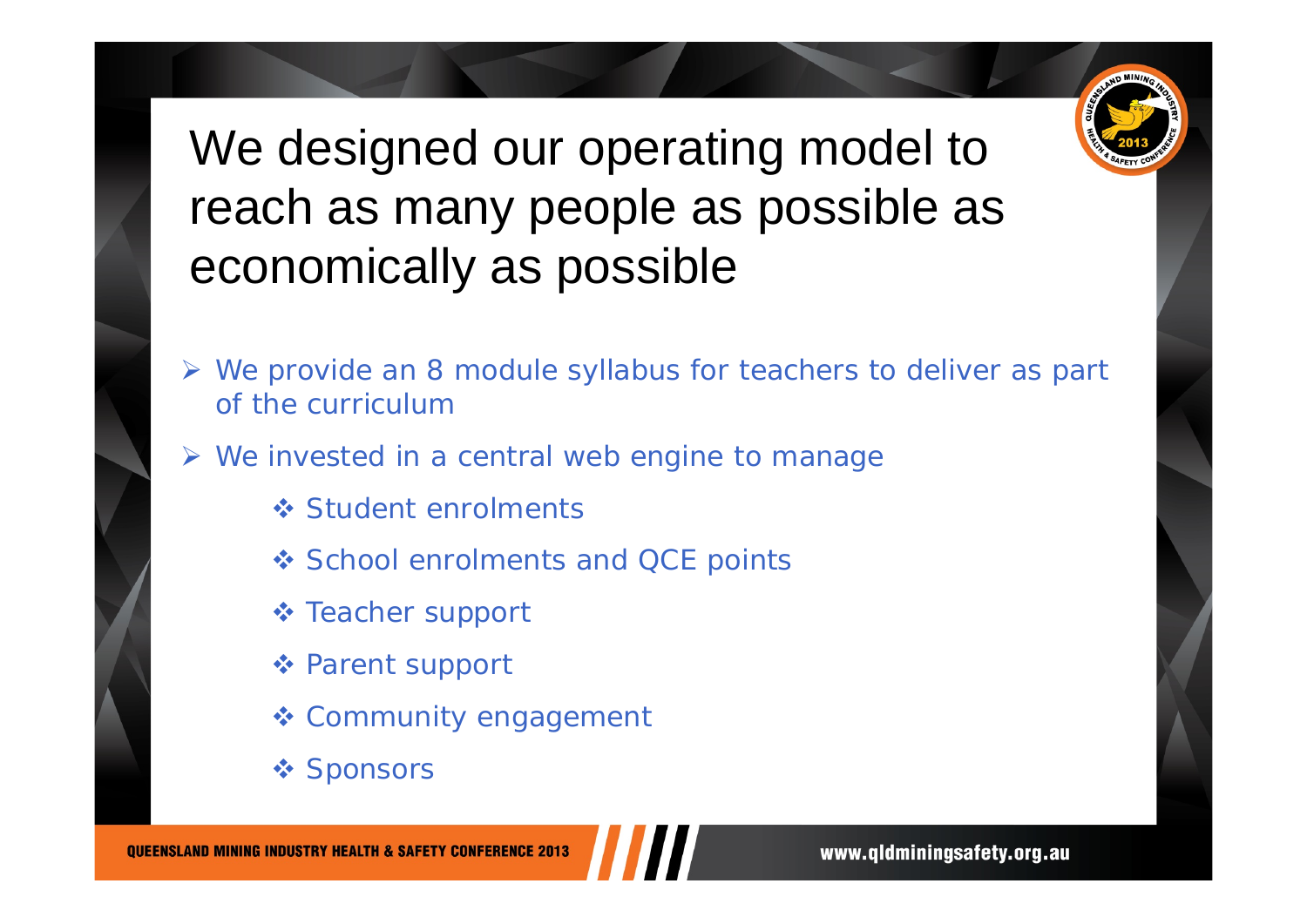#### What if….

- ¾ We leave the message at a point in time in school. Will young people carry it through to the workplace or associate it with school only?
- ¾ We leave the message at a point in time in the workplace. Will young people carry it through to home and their leisure time.
- ¾ We leave the message with the people we value. Will the community socialise and understand this message?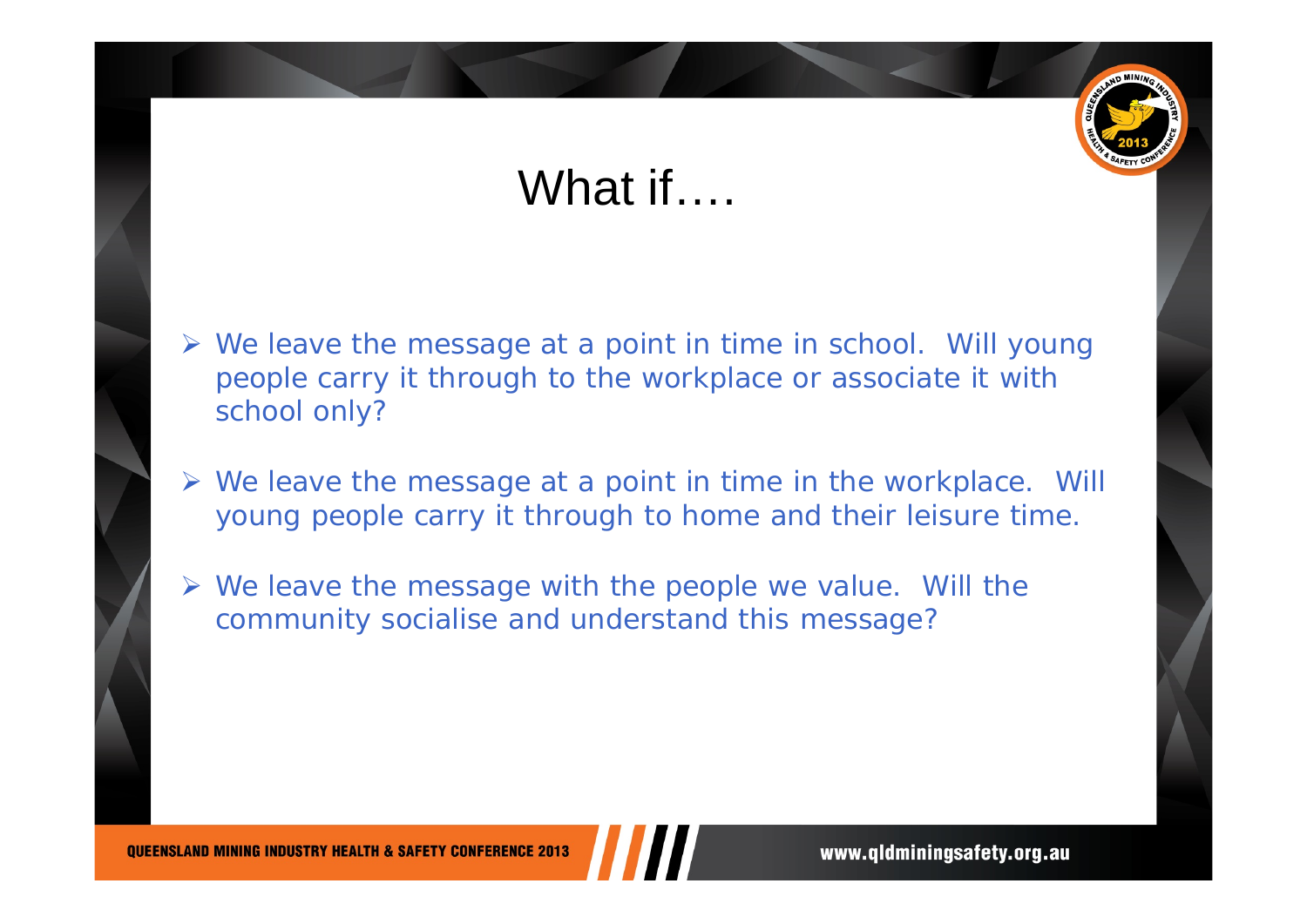

#### What am I asking of you?

- $\checkmark$  Be agents of change leading by example: Safe at work, safe at home. The One Constant: Health and Safety
- $\checkmark$  Create an opportunity to build on a safe behaviour which will reinforce your safety messages
- $\checkmark$  Sponsor BRAKE to help start the safety culture before students enter your workforce.

You may never know who's life you might save… A loved one, a worker, someone you know or… your own.